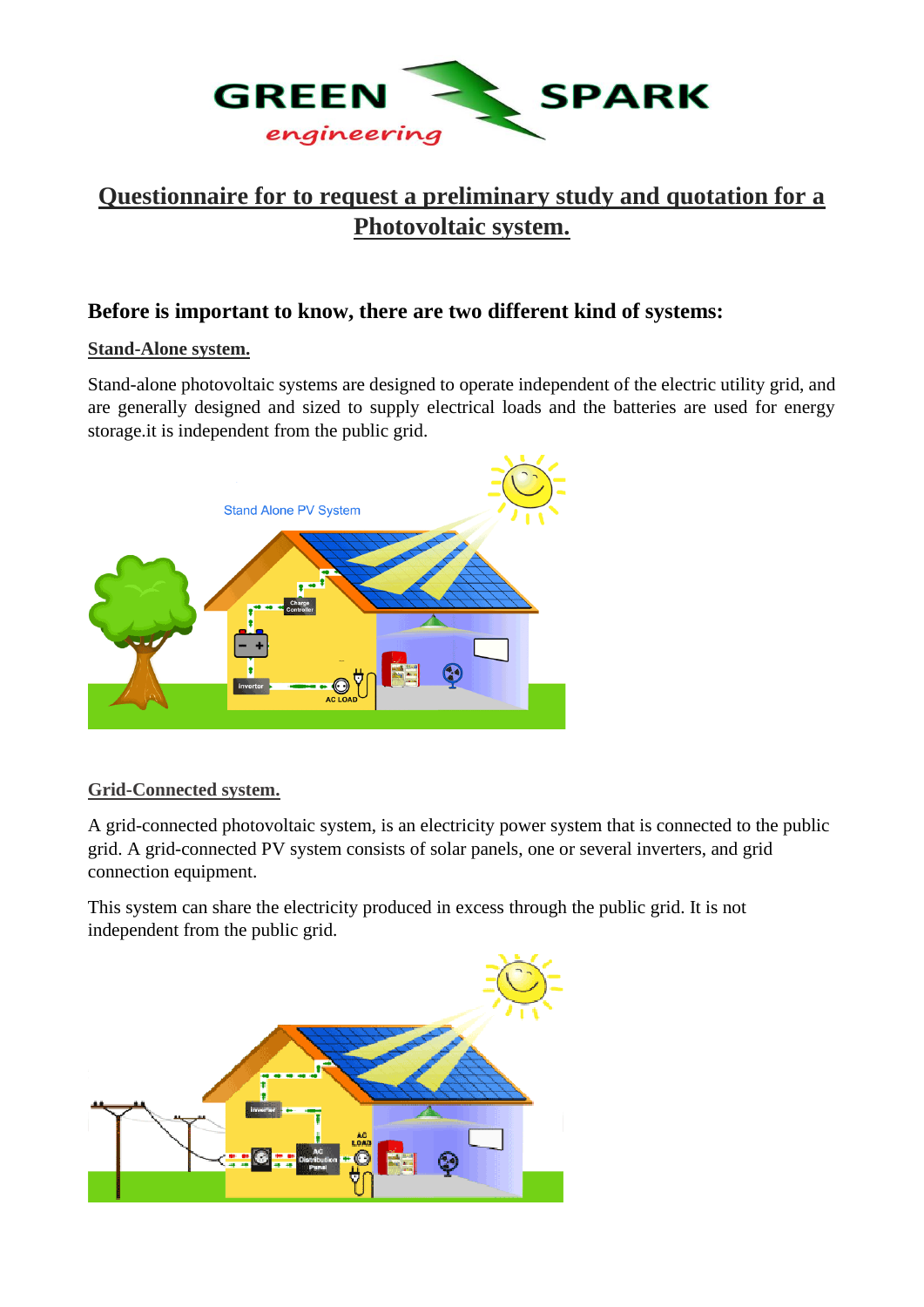

### **Hybrid system.**

A grid-connected photovoltaic system, is an electricity power system that is connected to the public grid. A grid-connected PV system consists of solar panels, one or several inverters, and grid connection equipment and in addiction a storage battery system.

This system can share the electricity produced in excess or not through the public grid. It is independent from the public grid but can use it when battery and insolation are not enough.

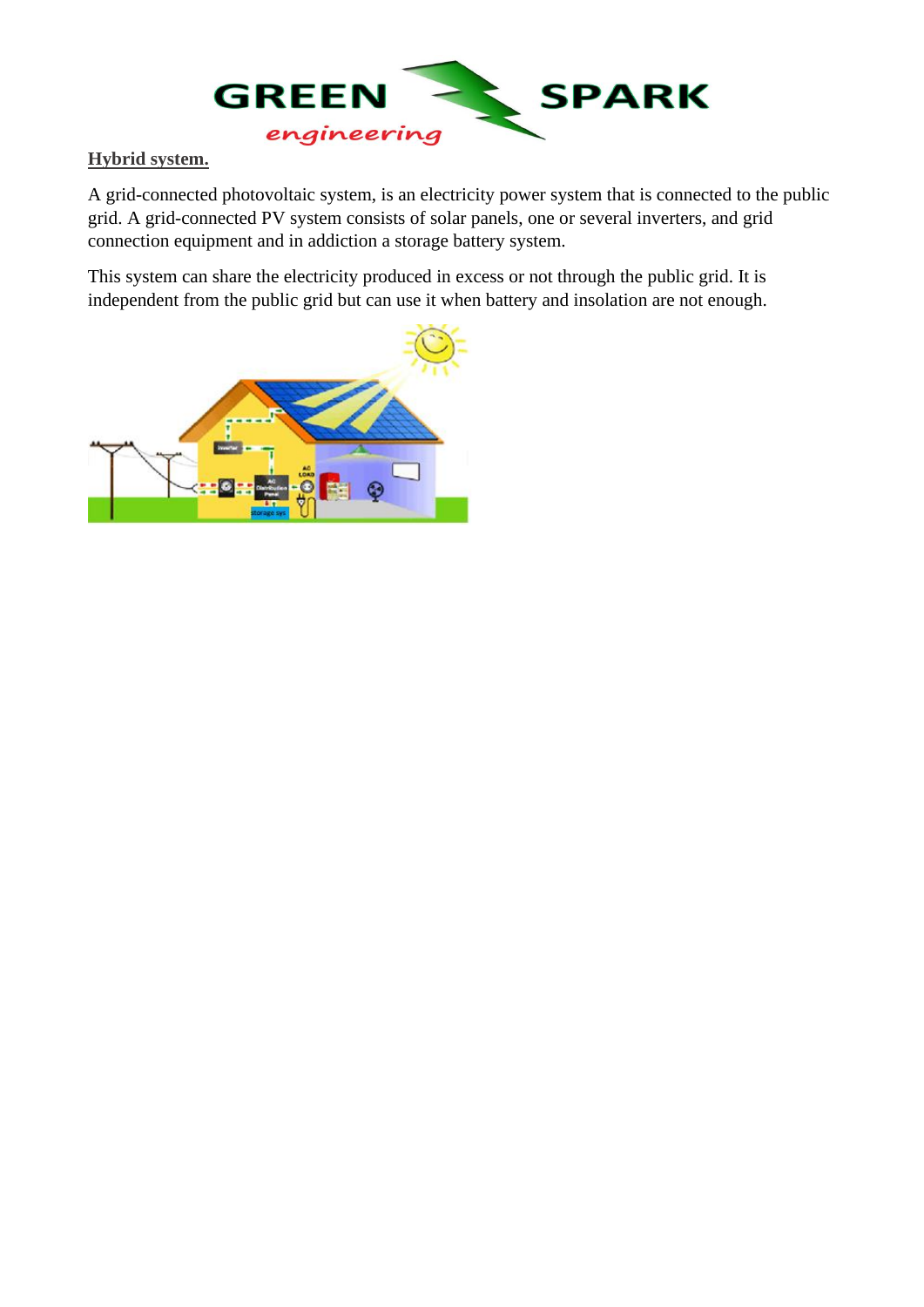

## **Important:**

For have an efficiency system is important to be more accurate with the data, during the filling of the form.

| <b>Customer Data</b>       |                  |            |       |                       |            |      |            |  |  |
|----------------------------|------------------|------------|-------|-----------------------|------------|------|------------|--|--|
| <b>Contact Person</b>      | Name:            |            |       | Surname:              |            |      |            |  |  |
| <b>Address</b>             |                  |            |       |                       |            |      |            |  |  |
| <b>Phone number</b>        |                  |            |       |                       |            |      |            |  |  |
| <b>Mail</b>                |                  |            |       |                       |            |      |            |  |  |
| <b>Installation Data</b>   |                  |            |       |                       |            |      |            |  |  |
| <b>Location</b>            |                  |            |       |                       |            |      |            |  |  |
| (City/Town)                |                  |            |       |                       |            |      |            |  |  |
| <b>Ground Installation</b> |                  |            |       |                       |            |      |            |  |  |
| (m2)                       |                  |            |       |                       |            |      |            |  |  |
| <b>Roof Installation</b>   |                  |            |       |                       |            |      |            |  |  |
| (m2)                       |                  |            |       |                       |            |      |            |  |  |
| Roof slope $(\% )$         |                  |            |       |                       |            |      |            |  |  |
| <b>Exposure</b>            | South            | East       | North |                       |            | West |            |  |  |
| <b>Electrical data</b>     |                  |            |       |                       |            |      |            |  |  |
| <b>Grid Voltage</b>        | 220v             |            |       |                       | 400v       |      |            |  |  |
| <b>Yearly period</b>       |                  | Summer     |       |                       | winter     |      |            |  |  |
| <b>Monthly</b>             | Month Kw/h       | Month Kw/h |       |                       | Month Kw/h |      | Month Kw/h |  |  |
| consumption Kw/h           |                  |            |       |                       |            |      |            |  |  |
|                            | Tenge-Kw/h(+yat) |            |       |                       |            |      |            |  |  |
| <b>Tariffs x kw</b>        |                  |            |       |                       |            |      |            |  |  |
| <b>End User</b>            | House            |            |       |                       | Office     |      |            |  |  |
|                            | Industrial       |            |       |                       |            |      |            |  |  |
|                            | Warehouse        |            |       |                       | Hotel      |      |            |  |  |
| <b>Installation</b>        |                  |            |       |                       |            |      |            |  |  |
| <b>Type of System</b>      | Stand-Alone      |            |       | <b>Grid Connected</b> |            |      |            |  |  |
| <b>Period of use</b>       | Summer           |            |       | All year              |            |      |            |  |  |